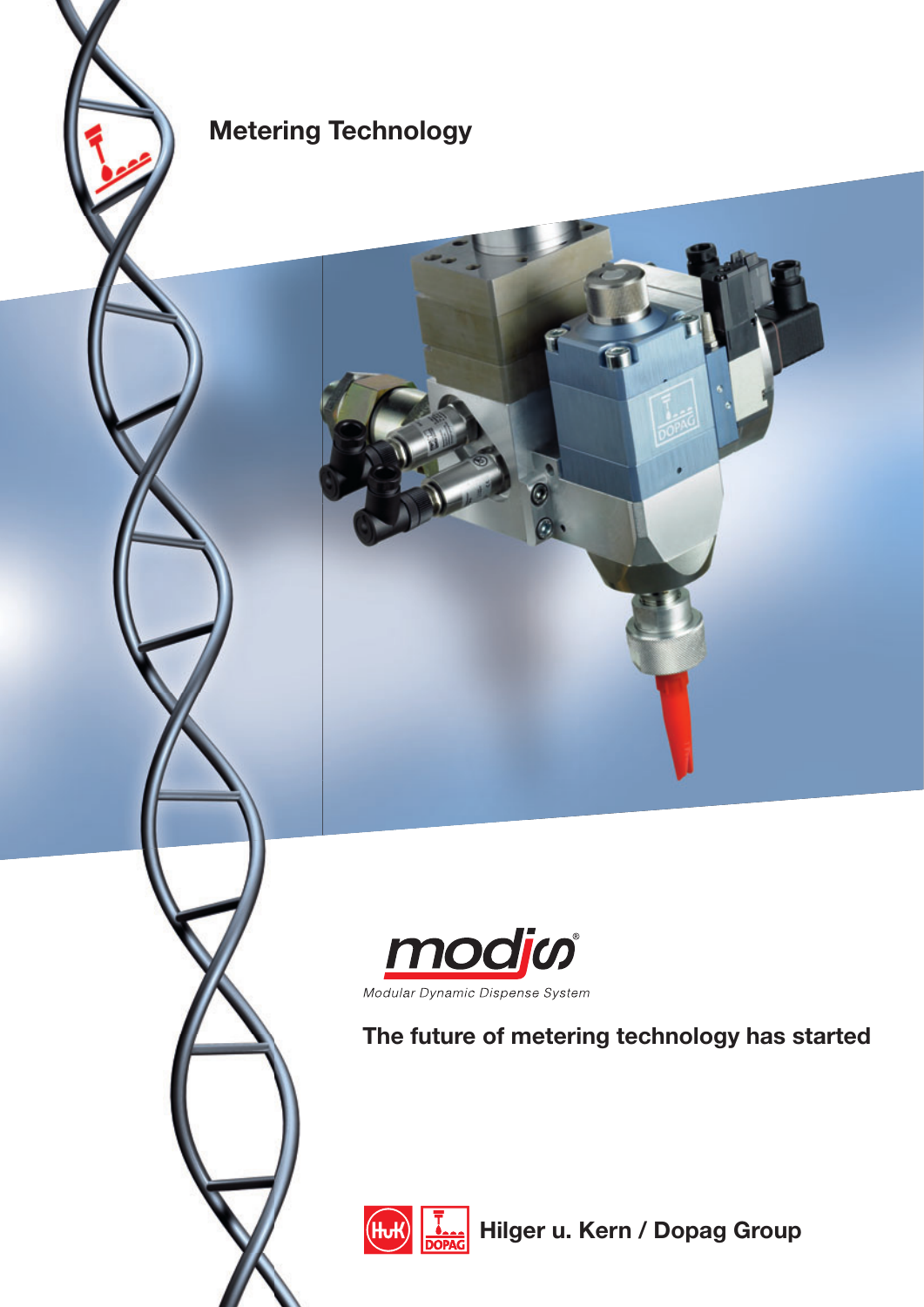

With modis, the Hilger u. Kern / Dopag Group offers a highly dynamic metering system for single component adhesive and sealant applications.

For operators, modis offers a completely new vision of a more effective and economical production process.

## **Dynamic, flexible...**

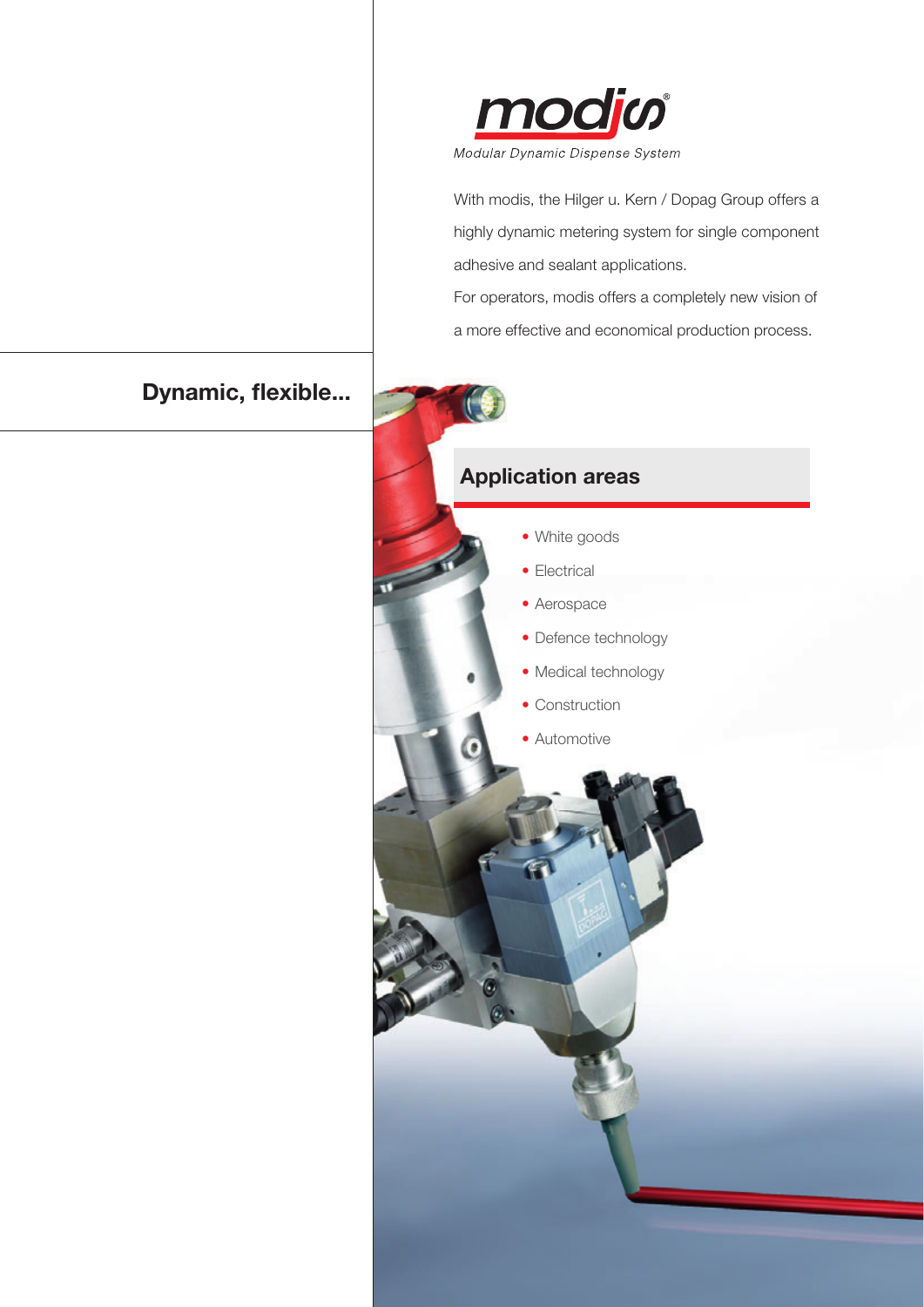#### **Advantages compared to other metering systems**

- Highly dynamic metering principle
- High metering accuracy, min. +/- 1%
- First-in-first-out metering principle
- $\bullet$  High machine capability, typical cmk  $> 5$
- Volumetric efficiency factor  $= 1$
- No shot size limit
- Variable output rate and system power within a range of 1 to 100 %
- Precise flow measurement with elective confirmation
- Valve drive hermetically sealed from the atmosphere
- Compact size and minimised weight
- Modular construction
- Integration into existing systems e.g. material supply possible



#### **System choice**

- Materials:
	- Epoxies, Polyurethanes, MS-Polymers, Butyls, Silicones, Polysulphides, others on request
- Material characteristics:
	- Viscosity: medium to high viscosity, stable, flowable materials on request
- Flow rates:
	- 120, 600 or 1500 cm3 / min. in a power bandwidth within 1 to 100 %
	- Proportional to the application speed
- Fillers:
	- Abrasive up to MOHS hardness 6
	- Processing temperature: RT up to 80 °C
- Supply from 201 to 2001 drum
- Automation:
	- Application with robot or automated systems
	- Nozzle fixed or movable
	- Required load carrying capacity of the automated system
		- $>$  20 kg (Model 1.2 and 6 cm $\frac{3}{U}$ )
		- > 30 kg (Model 15 cm3 /U)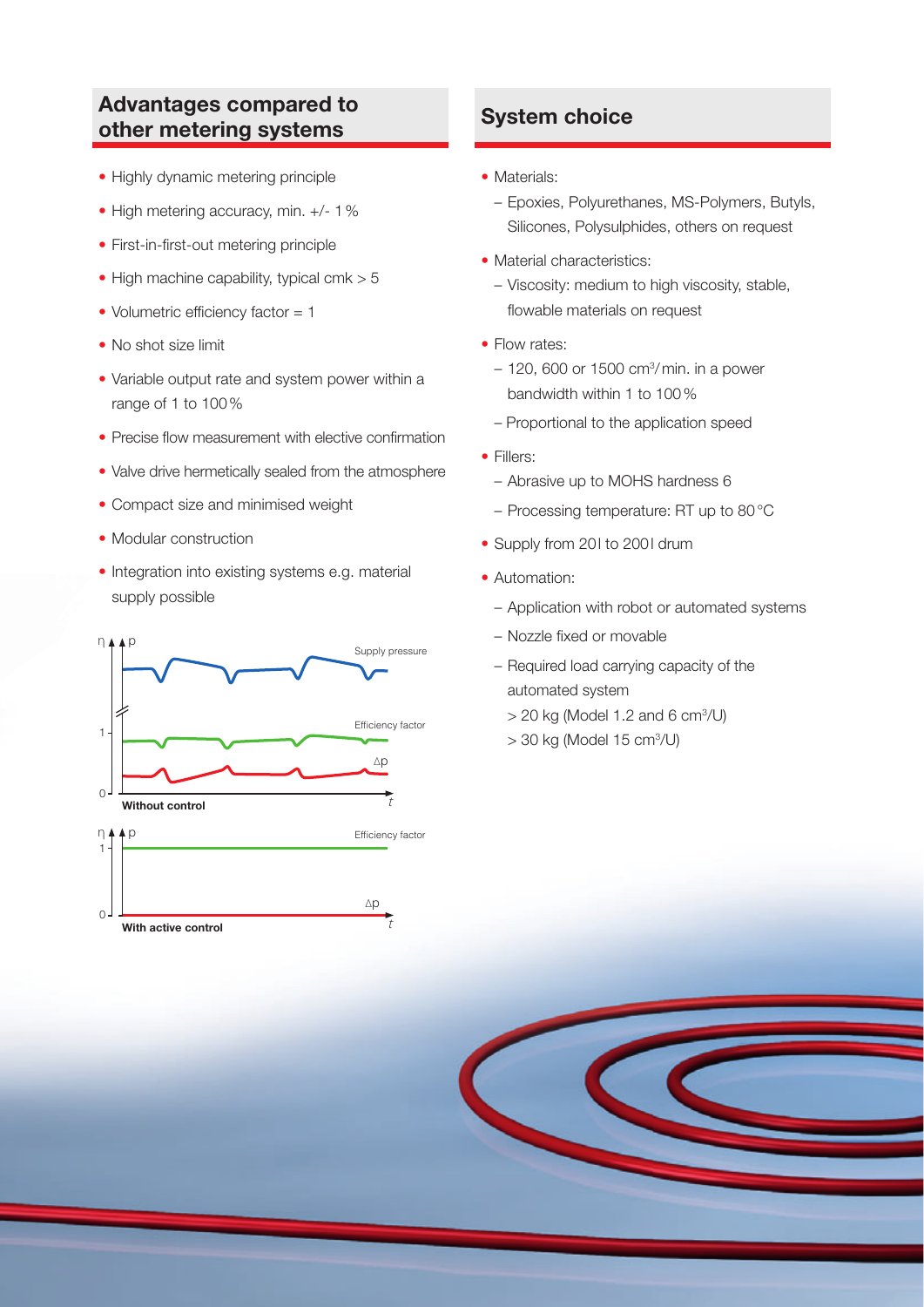| <b>Technical data</b>                                        |                                     |     |      |
|--------------------------------------------------------------|-------------------------------------|-----|------|
| <b>Metering volume</b><br>[cm <sup>3</sup> /U]               | 1.2                                 | 6   | 15   |
| <b>Flow rate</b><br>[cm <sup>3</sup> /min]                   | 120                                 | 600 | 1500 |
| Weight<br>[kg]                                               | 15                                  | 15  | 22   |
| <b>Material supply</b>                                       | P30, P80, P200                      |     |      |
| <b>Material supply</b><br><b>Optional</b>                    | heated, oversized<br>rams, tandem   |     |      |
| <b>Working pressure/</b><br><b>Maximum pressure</b><br>[bar] | 160/200                             |     |      |
| <b>Viscosity range</b>                                       | medium to high<br>viscosity, stable |     |      |
| <b>Material</b><br>characteristics                           | Fillers up to MOHS<br>hardness 6    |     |      |



## ... highly efficient.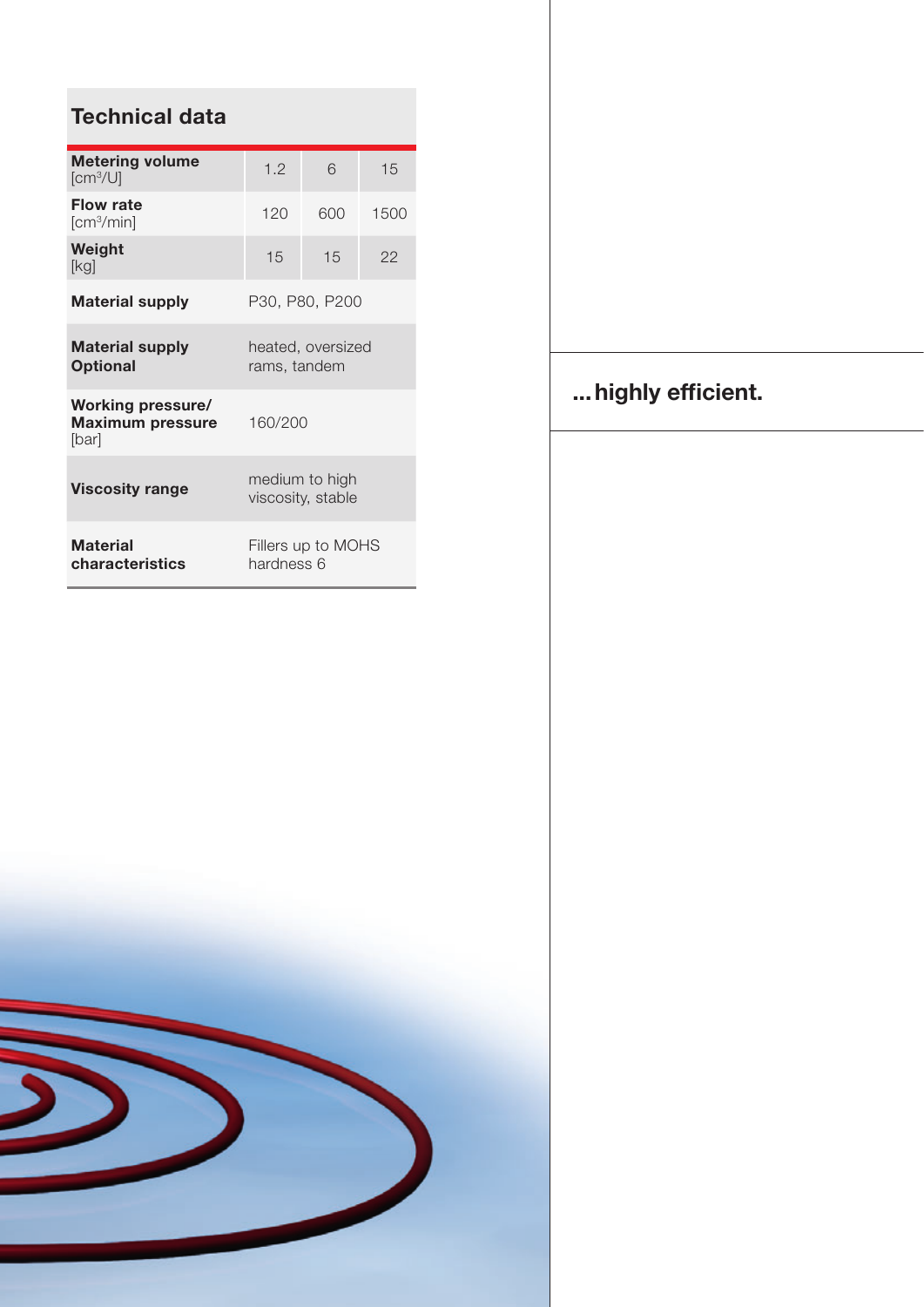